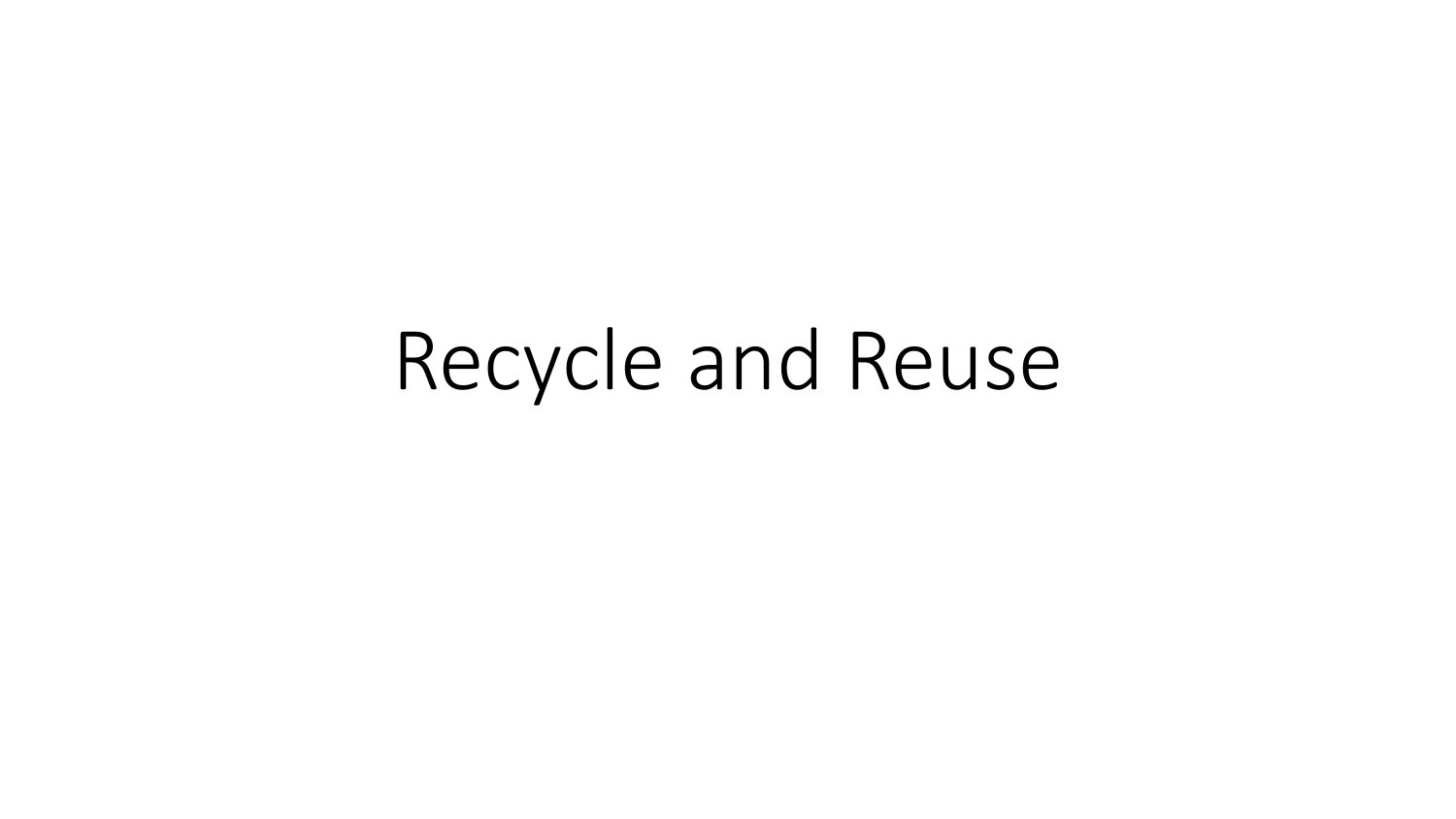## **Reuse and Recycling Plan for New Beck single family 2 story home.**

Project Address:

803 South Shore Dr Madison WI 53715

Owner Justin Beck 529 South Shore Dr Madison WI 608-712-9449 [justin@justinkbeck.com](mailto:justin@justinkbeck.com)

#### **Demolition Contractor**

## **A. Scope of Work**

Work will demolish a single family home and prep site for a new single family home to be built. At 803 South Shore Dr within the City of Madison

#### **B. Project Recycling Goals**

The Demolition project in order to be in compliance with City Ordinance 10.185 will recycle or cause to be reused at least 70% of demolition debris as measured by weight that is created during this project.

## **C. Description of Materials to be Generated**

- a. Concrete
- b. Clean wood
- c. Drywall
- d. Windows
- e. HVAC equipment, wiring, and ductwork
- f. Siding (aluminum along house and vinyl along outbuilding on property)
- g. Electrical wiring
- h. Metal gutters
- i. Shingles
- j. Mercury containing devices (thermostats)
- k. Appliances
- l. Miscellaneous refuse and recycling

## **D. Worker Education**

Supervisor on site will ensure signate for recycling receptacles are accurate and that workers are trained to place correct material in the correct location. Recycling goals will be shared with the workers involved in project and the copy of the recycling plan is available onsite for reference.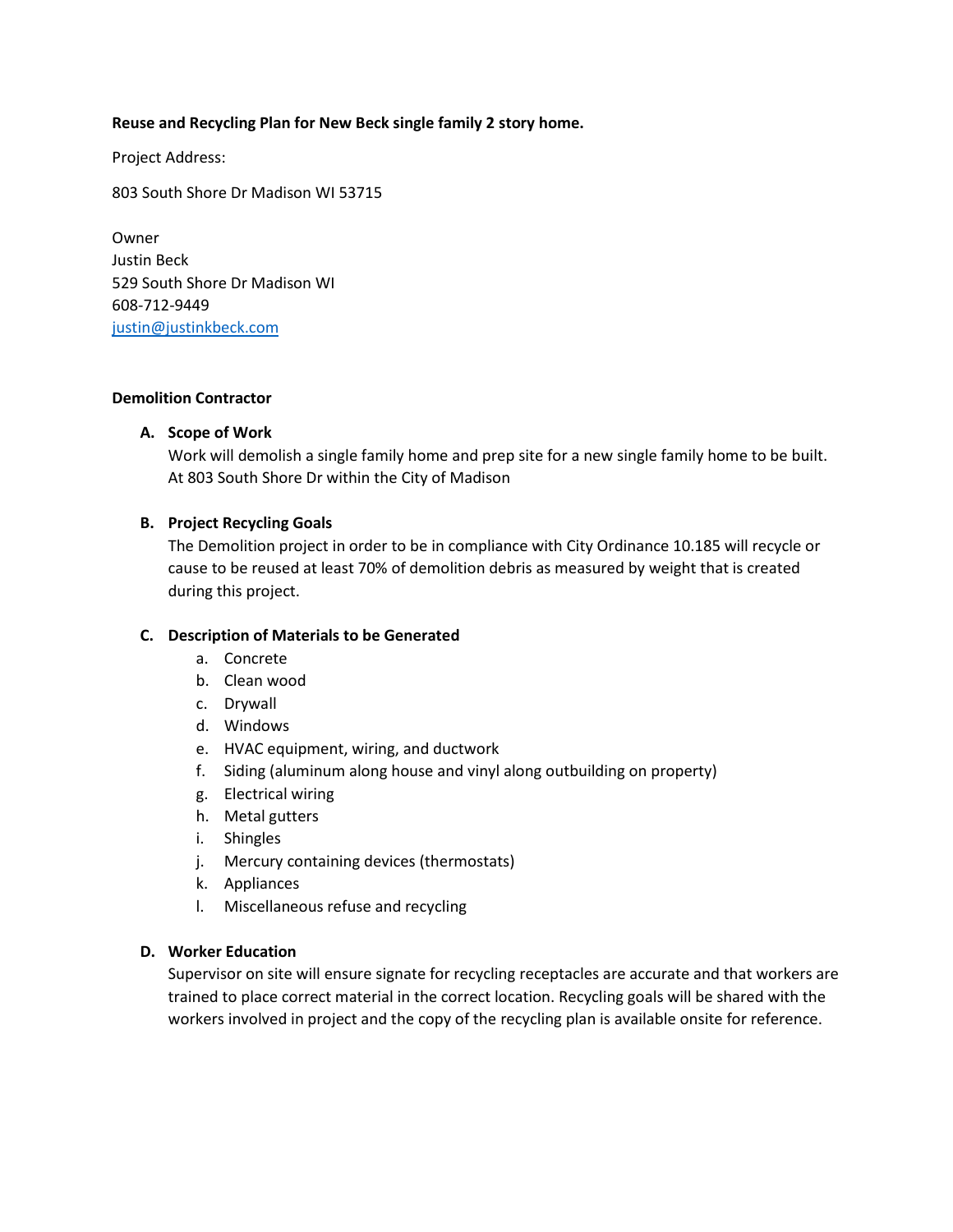#### **E. Reuse**

We plan on internally re-using and re-selling

- Water heater
- Water Boiler
- Sub pump
- appliances

Habitat for Humanity was contacted on 8/25/2020 they performed a walk through and reclaimed the following items week of 9/29/2020

## **F. Material Disposition/Material Handling**

a. Metal

All metal items will be separated and placed into a metal recycling dumpster. Duct work, gutters, wiring, piping, and other metal items will be placed into this container. This will be hauled to All Metal Recycling for recycling.

b. Hazardous Materials – Mercury, Asbestos, etc. Building was inspected and tested for universals wastes, lead. These materials will be removed by an appropriate contractor. General Contractor will be responsible for this.

Two mercury containing thermostats will be removed and delivered to Clean Sweep for proper processing.

Fluorescent light bulbs will be removed and taken to Menards for recycling.

- c. Concrete, Asphalt, and Brick Most of this material will be separated and crushed on site to be used as base for the new foundation. The rest will be hauled to the Wingra Stone for recycling.
- d. Clean Wood salvaged from joists, subfloor, and other wood will be deposited into a comingled construction debris recycling dumpster to be processed by the construction and demolition recycling facility Dane County Construction and Demolition Recycling Facility, 7102 U.S. Highway 12 (across form the Yahara Hills Golf Course)
- e. Shingles Asphalt shingles will be hauled to Dane County Construction and Demolition Recycling Facility, 7102 U.S. Highway 12 (across form the Yahara Hills Golf Course).